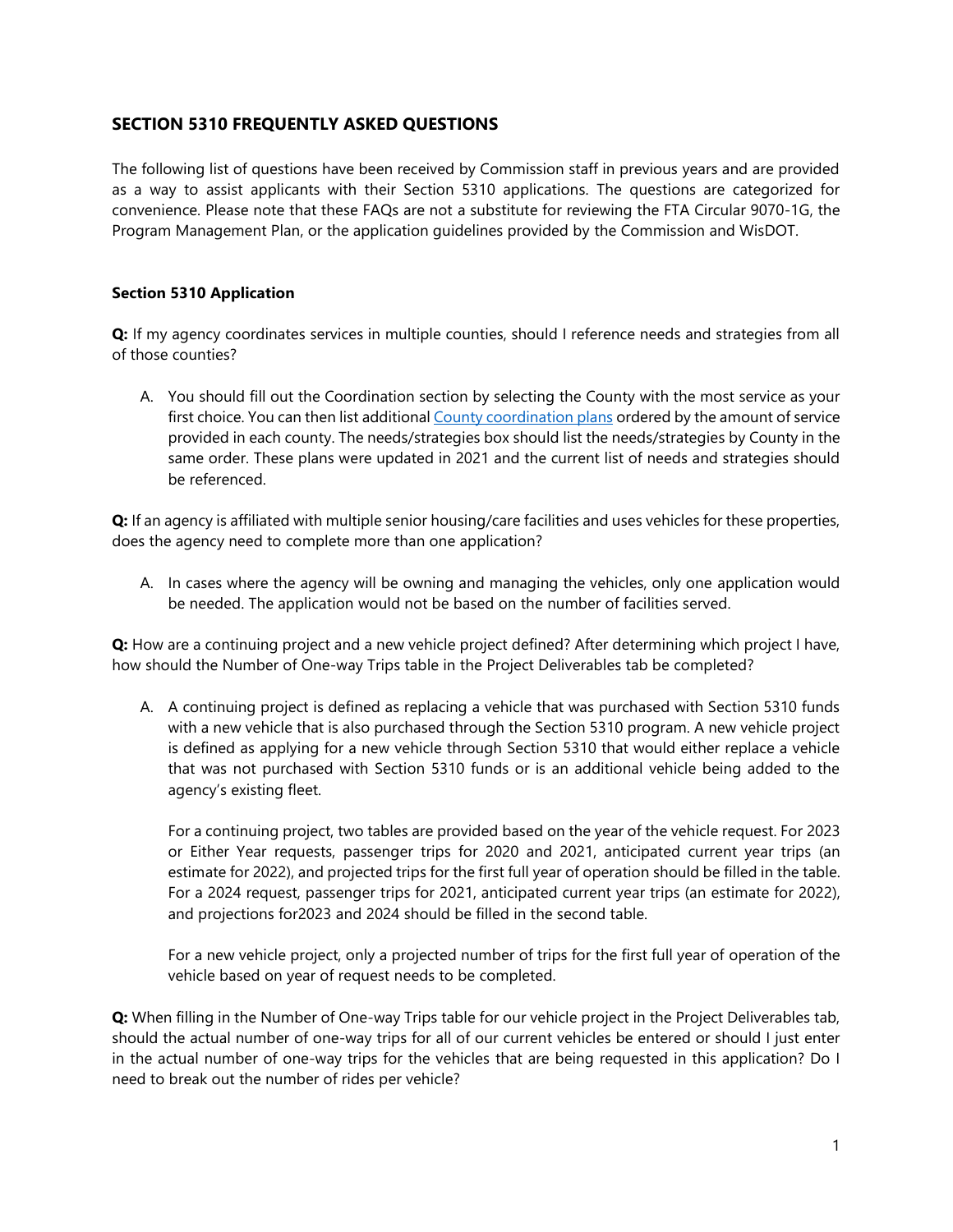A. The table should be filled in with the number of one-way trips provided with the vehicles being requested. Combining the number of trips for the requested vehicles is sufficient and does not need to be broken down by vehicle.

**Q:** In the Vehicle Request tab, when selecting two or more of the same vehicle type, how should I enter in the columns for hours, miles, and passengers per year?

A. For two vehicles of the same type, the overall totals for the projected hours, miles, and passengers is sufficient. There is no need to break down the numbers by vehicle.

**Q:** How can I provide tables that support my written responses for the various project types?

A. If using tables as part of the written responses, applicants should email the tables as part of a Word document and label them as Table 1, Table 2, etc. In the written response in the application, the tables should be referenced with those table numbers as part of the narrative.

**Q:** Can an organization's Civil Rights Compliance Plan serve as an equivalent plan to the Equal Employment Opportunity (EEO) Plan requirement?

A. Yes, the Civil Rights Compliance Plan meets the relevant equivalency requirements for an EEO Plan.

## **Agency Coordination**

**Q:** Can two or more non-profit agencies collaborate on and submit a shared Section 5310 application? The intent would be for the agencies to either partner together with the vehicle or participate together in a mobility management program or with an operating project.

A. The Wisconsin Department of Transportation (WisDOT) strongly discourages joint 5310 applications, as stated in their [vehicle application guidelines](http://wisconsindot.gov/Pages/doing-bus/local-gov/astnce-pgms/transit/enhanced-mob.aspx) document. There should only be one single applicant for any grant application since the applicant is considered the grantee and is recognized as the owner of the vehicle with responsibility for all of the reporting and inspection requirements.

## **Federal Certifications and Assurances**

**Q:** Does A-18 – Alcohol and Controlled Substances Testing only apply to applicants who own commercial motor vehicles and who employ drivers with CDLs?

A. Yes, Section 5310 subrecipients with vehicles that do not meet the definition of a commercial motor vehicle (by weight or capacity) and do not have drivers with CDLs are exempt from drug and alcohol testing.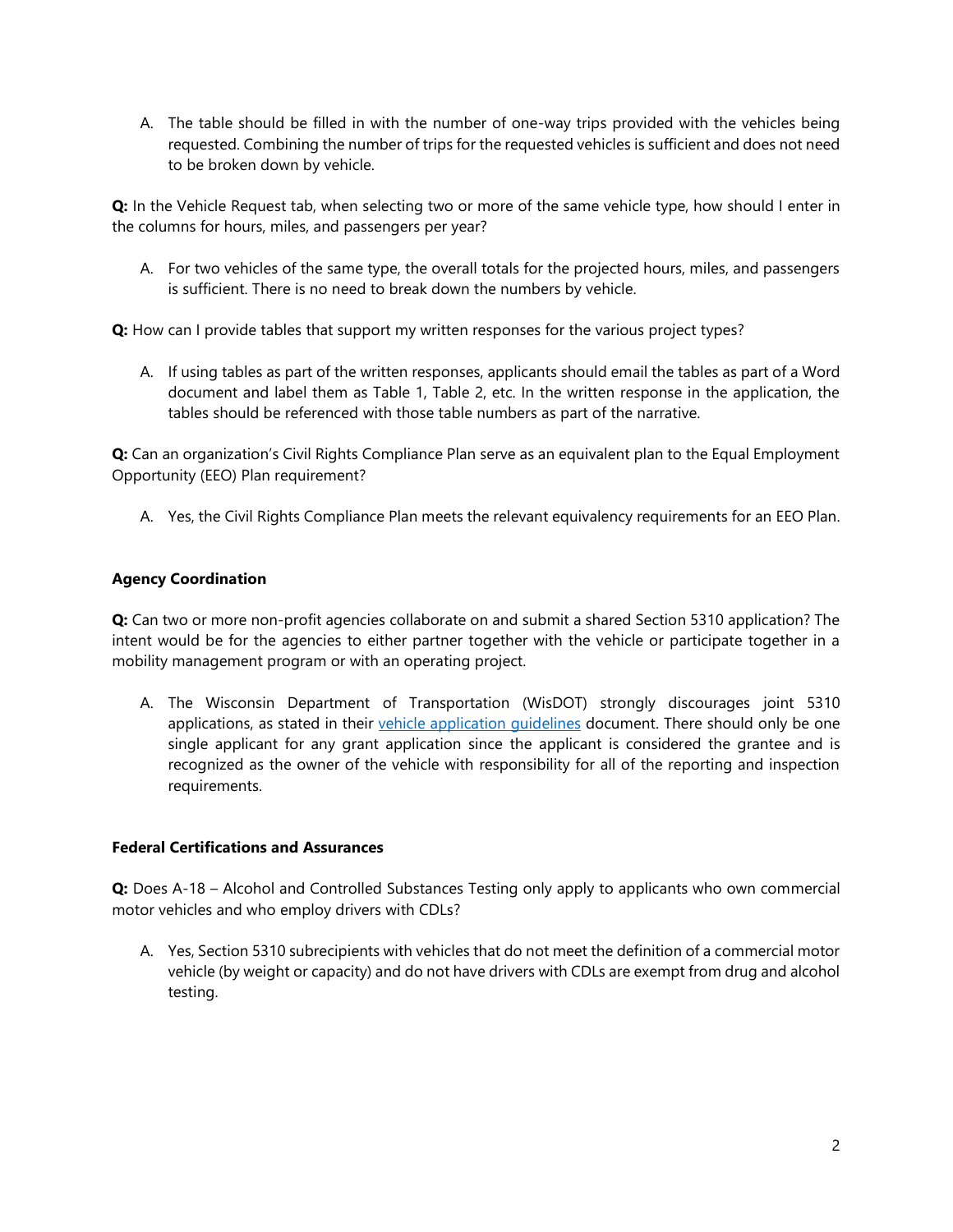## **Project Eligibility**

**Q:** What are the boundaries of the Milwaukee Urbanized Area and how do I know if my project is eligible for consideration by the Commission?

A. Private, non-profit organizations and state and local government agencies that provide transportation services to seniors and people with disabilities at least partially within the Milwaukee [Urbanized Area](https://sewrpc1.maps.arcgis.com/apps/webappviewer/index.html?id=7befb97b37ad4bd7a3f5d658a37db137) (MUA) can submit an application for Section 5310 funding. If your project will serve or be located in a community within the MUA, you may apply for Section 5310 funding through the Commission process. However, if your project serves places entirely outside the MUA boundary, you must apply through the WisDOT application process. Applicants who submit projects to the Commission that are determined to be outside the MUA boundary will be informed about needing to apply to WisDOT.

**Q:** Can I apply for a vehicle that is not part of the WisDOT vehicle list? If I am eligible to apply, what is the process for procuring another type of vehicle?

- A. Yes, but the vehicle or your agency's vehicle fleet must meet one of the following conditions:
	- o If the vehicle you are applying for is capable of meeting ADA requirements, including being accessible for wheelchairs, you may apply for it.
	- o If the vehicle is not accessible, the Section 5310 program requires that your agency must have an accessible vehicle in its fleet. If there are no accessible vehicles in your agency's fleet, you would not be eligible to apply for a non-accessible vehicle. If you do have an accessible vehicle, you need to complete the Certification of Equivalent Service form (see Appendix D of the Application Guidelines) to indicate you have a means of providing equivalent service. This certification would need to be submitted with your application materials.

If you meet one of the conditions above, you have the option to apply for a vehicle that is not included in the WisDOT vehicle procurement list. An applicant would be required to go through their own Federal procurement for the vehicle. They would also need to follow the process and requirements as described in the WisDOT toolkit for small purchases available here:

<http://wisconsindot.gov/Pages/doing-bus/local-gov/astnce-pgms/transit/procure.aspx>

Applying for another type of vehicle would require several steps on the part of the applicant, including but not limited to an independent cost estimate, requesting quotes from vendors, and filling out the applicable documents in the appendices as described in the online toolkit.

**Q:** Are customer service and driver training eligible for Section 5310 funding?

A. While it is understood that the training for drivers and improving customer service is important to clients, these types of training are not eligible under the Section 5310 program as mobility management, operating, or non-vehicle capital projects. Mobility management is intended to build coordination among providers as well as for getting travel information out to seniors and people with disabilities. Operating projects focus on funding driver expenses and implementing volunteer driver programs. Non-vehicle capital projects include purchasing equipment for accessible vehicles and constructing accessibility improvements at bus stops.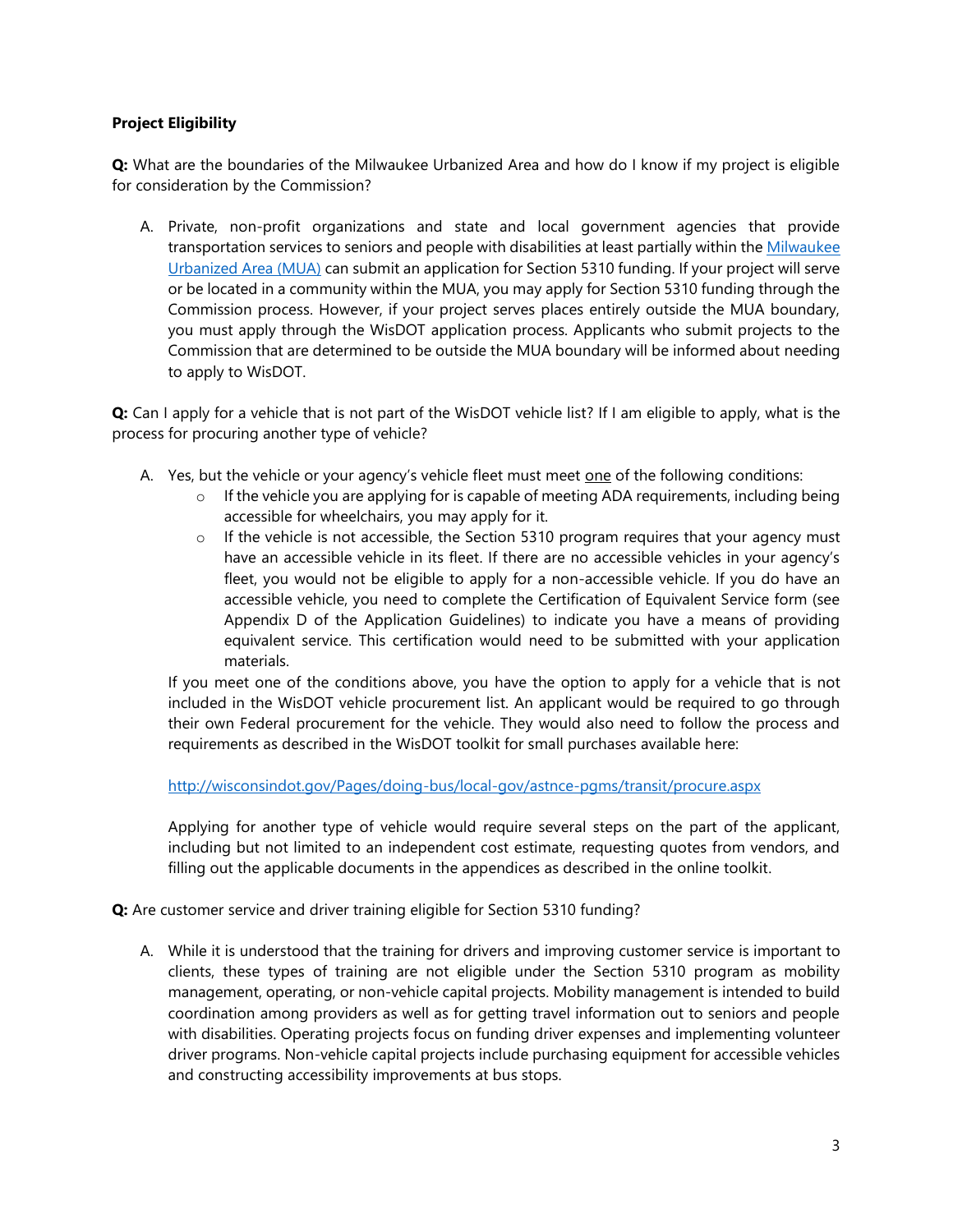Q: Do I need to have an accessible vehicle in my fleet to be eligible to receive Section 5310 funding for an Operating or Mobility Management project?

A. It is not a requirement to have an accessible vehicle in your fleet to apply for Section 5310 funding for an Operating or Mobility Management Project (the response above for Vehicle projects). However, the Public Transit – Human Services Transportation Plans include a strategy to acquire new accessible vehicles to address cross-County transportation for seniors and people with disabilities. Therefore, for an application to be competitive, it is recommended that applicants consider acquiring an accessible vehicle to address a strategy within the locally developed coordinated public transit – human services transportation plans.

#### **Sample Grant Agreements**

**Q:** Where can I obtain a copy of the sample grant agreements which outline all the reporting and Federal requirements, as noted under Section IV Grantee Responsibilities in the Section 5310 Application Guidelines?

A. The agreements for vehicle projects and for mobility management and operating projects are available by contacting one of the Southeastern Wisconsin Regional Planning Commission Section 5310 program managers (Joe Delmagori - *idelmagori@sewrpc.org* or Jennifer Sarnecki [jsarnecki@sewrpc.org\)](mailto:jsarnecki@sewrpc.org).

#### **Vehicle Floor Plans**

**Q:** Is there a place where I can view the floor plans (i.e. interior layouts), vehicle specifications, and pictures of the vehicles included in the Section 5310 vehicle list?

A. You can view vehicle floor plans, specifications, and pictures on the Human Service Vehicle procurement page on the WisDOT website by downloading the "Required Certifications for Bid" .zip files at:

<http://wisconsindot.gov/Pages/doing-bus/local-gov/astnce-pgms/transit/procure-hsv.aspx>

Under the Required Certifications for Bid section, there are .zip files for each vehicle type. Upon opening the .zip files, the .pdf documents with Line Item in the title will show the floorplans. WisDOT has indicated that there is opportunity for successful recipients to work with the vendor to develop a specific floorplan for a vehicle, although the recipient would need to pay the vendor for any additional upgrades or changes to the vehicle.

## **Project Awards and Changes**

**Q:** If awarded a vehicle, what is the estimated timeline for receiving the vehicle?

A. Vehicles that are awarded to successful applicants are expected to be received in the summer of 2023 or 2024, depending on the requested year for the vehicle. However, given current supply